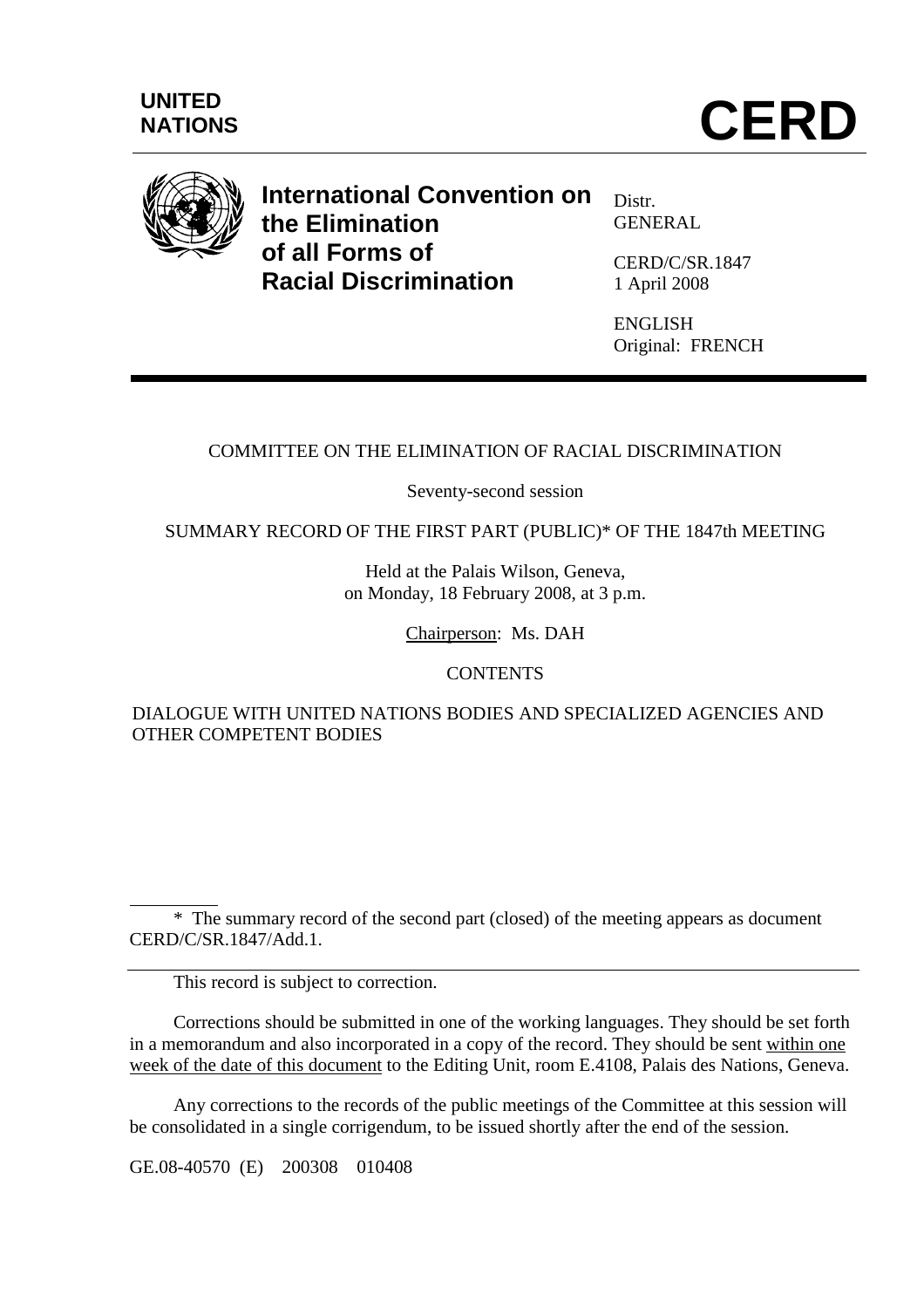#### The meeting was called to order at 3.10 p.m.

### DIALOGUE WITH UNITED NATIONS BODIES AND SPECIALIZED AGENCIES AND OTHER COMPETENT BODIES

1. The CHAIRPERSON, recalling the Committee's practice of meeting every year with representatives of United Nations bodies and specialized agencies and other competent bodies with a view to keeping abreast of activities relevant to its work, welcomed the representatives of the Office of the United Nations High Commissioner for Human Rights (OHCHR), the International Labour Organization (ILO) and the Office of the United Nations High Commissioner for Refugees (UNHCR). She asked Mr. Magazzeni, Coordinator of the National Institutions Unit, Office of the United Nations High Commissioner for Human Rights, to open the discussion.

2. Mr. MAGAZZENI (Coordinator, National Institutions Unit, Office of the United Nations High Commissioner for Human Rights (OHCHR)) said that in 2007 OHCHR had worked to provide more effective support for treaty body recommendations and to integrate them into its work, using them to guide and support the human rights activities of the United Nations and other actors, such as the United Nations country teams or national human rights institutions. In particular, treaty body recommendations had been more consistently reflected in OHCHR priorities for action and country engagement strategies and had in many cases been implemented with the support of personnel in the field as well as national human rights institutions. OHCHR field work increasingly focused on follow-up to the recommendations from the international human rights system, in such areas as changes in legislation or the administration of justice, implementation of regulations, and setting up of national human rights institutions. Follow-up had been mainstreamed into OHCHR operational services and provided an indicator of the degree of countries' compliance with human rights norms, thus helping OHCHR continuously refine its country assessment and engagement strategy.

3. He noted that the number one global indicator in the OHCHR Strategic Management Plan for 2008-2009 was the number of "A" status national human rights institutions, i.e. institutions that complied with the Paris Principles, or other national human rights institutions that, with the assistance of OHCHR, had become independent entities that complied with the Paris Principles and engaged in a substantive and appropriate manner with the international human rights system, especially the treaty monitoring bodies.

4. He recalled that the International Coordinating Committee of National Institutions for the Promotion and Protection of Human Rights currently had a representative in Geneva, Ms. Katharina Rose, who could speak on behalf of "A" status national human rights institutions at meetings of treaty bodies and the Human Rights Council. He encouraged the Committee to support that initiative, since many national human rights institutions could not afford to send representatives to meetings in Geneva. He commended the Committee's decision to recognize the independent status of national human rights institutions and to incorporate in its rules of procedure a provision enabling "A" status national human rights institutions to participate in its meetings during consideration of their country reports.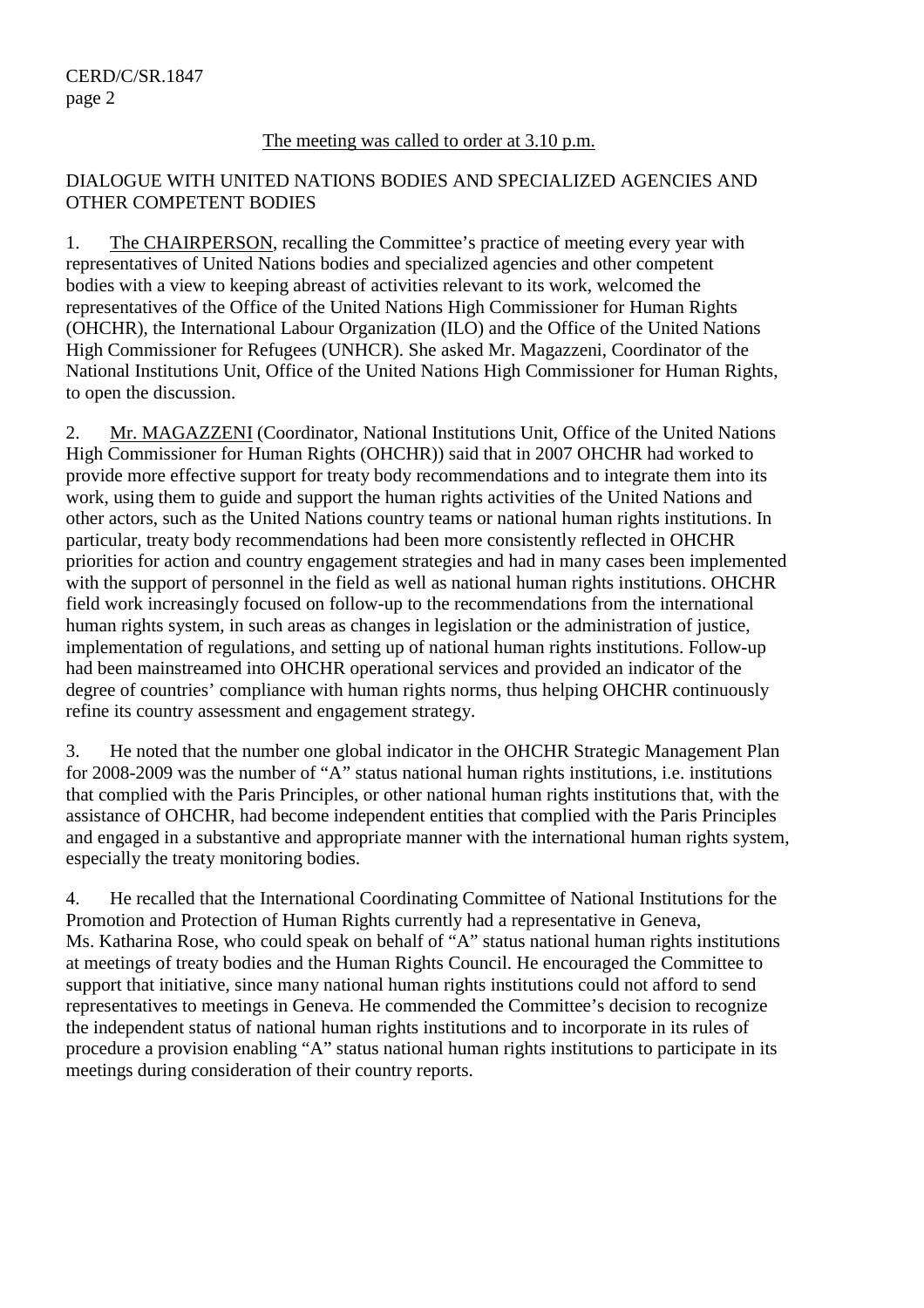#### CERD/C/SR.1847 page 3

5. In November 2007 a treaty body workshop had been held in Geneva, attended by representatives of national human rights institutions from various regions of the world as well as members of the Human Rights Committee, the Committee on the Elimination of Racial Discrimination, the Committee against Torture and the Subcommittee on Prevention of Torture. One of the workshop's objectives had been to review lessons learned and best practices observed in the relationship between national institutions and treaty bodies. Representatives of national human rights institutions in New Zealand, the Republic of Korea and South Africa had expressed their views on their relations with the Committee on the Elimination of Racial Discrimination and the implementation of its concluding observations. The participants had adopted conclusions supporting greater interaction between the treaty body system and national human rights institutions, in line with the harmonized approach developed at the International Round Table on the Role of National Human Rights Institutions and Treaty Bodies held in Berlin in 2006. The workshop's conclusions had also referred to the recent general observation on the international human rights system made by the International Coordinating Committee's Sub-Committee on Accreditation in October 2007, which highlighted the importance for national human rights institutions of engagement with the international human rights system, in particular the Human Rights Council and its mechanisms, and the human rights treaty bodies.

6. National institutions currently took part in treaty body work, although actual participation in the preparation of reports in some regions was relatively low. OHCHR had recently organized an East African subregional workshop on treaty body reporting in Arusha, Tanzania. Participants had included representatives of several States, national institutions and the recently established secretariat of African National Human Rights Institutions, based in Nairobi, Kenya.

7. In January 2008, the German Institute for Human Rights had published a handbook on national institutions and treaty bodies which highlighted good practices for interaction between national human rights institutions and treaty bodies and their respective procedures. Recently, OHCHR and the United Nations Development Programme (UNDP) had agreed to share via e-mail, for one month, information on the role of national human rights institutions. UNDP had also made a commitment to prepare a guide for its personnel on the role and responsibilities of national institutions, to provide training to local coordinators on the relevant activities of OHCHR, and to ensure that UNDP was regularly updated on progress made in that regard.

8. He recalled that OHCHR had prepared briefing notes for the Committee containing specific recommendations on reports to be considered at the current session. He invited the Committee to encourage States parties that had not yet established national human rights institutions in accordance with the Paris Principles, to do so.

9. Mr. de GOUTTES welcomed the positive reaction by other international human rights treaty bodies to the Committee's recent initiative to allow national human rights institutions not only to attend public meetings at which the Committee considered the reports of States parties, but also to take the floor. He asked whether the other treaty bodies intended to follow the Committee's example and adopt that practice and whether any of them had adopted other practices that the Committee might wish to emulate with a view to facilitating interaction with national human rights institutions.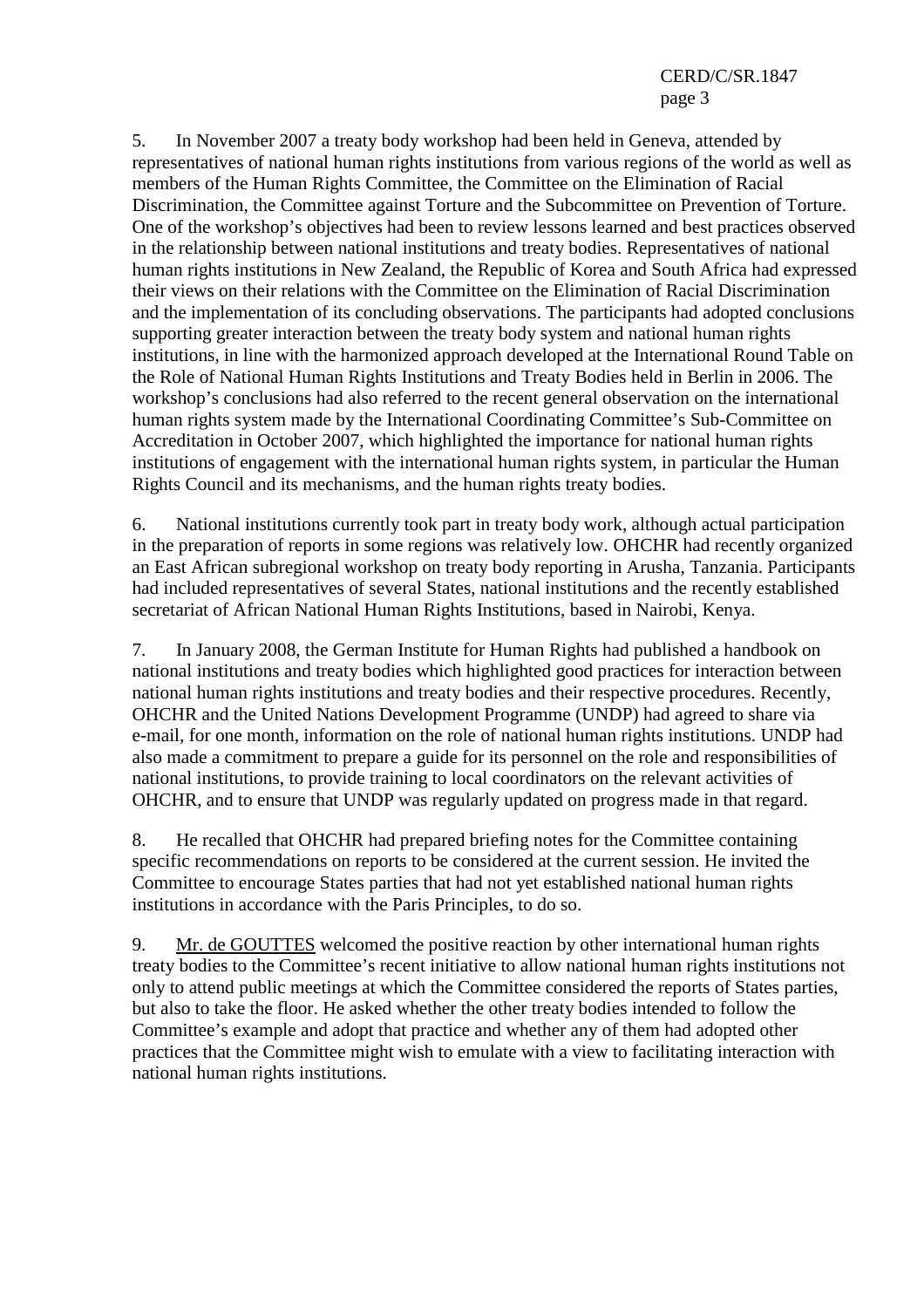10. Mr. CALI TZAY thanked the National Institutions Unit for having organized the workshop on preparation of reports in November 2007 in Arusha, Tanzania, which had been attended by other members of the Committee as well as members of the Human Rights Committee and the Committee against Torture. The workshop had emphasized the central role that must be played by national human rights institutions in promoting access to justice without discrimination and respect for indigenous rights.

11. Mr. KJAERUM commended the National Institutions Unit's efforts to promote closer collaboration between treaty bodies and national human rights institutions in the context of consideration of States parties' reports.

12. He asked why OHCHR sometimes opened a national office in a country such as Mexico or Uganda that already had an "A" status national human rights institution. He also enquired about the respective roles of the two entities in such cases and, in particular, whether the fact that OHCHR had opened an office in the country implied a certain lack of confidence in the institution in question. If that were the case, the Committee, too, could not, in his view, have confidence in information provided by that national human rights institution during its consideration of the State party's report.

13. Mr. EWOMSAN welcomed the newly established cooperation between the United Nations Development Programme (UNDP) and national human rights institutions, which should help developing countries, in Africa in particular, to obtain financial and technical assistance with a view to preparing overdue reports.

14. Mr. PETER asked if the National Institutions Unit sought to provide support to national human rights institutions whose decisions were not implemented at the national level or, worse still, were deliberately ignored, with complete impunity, by the governments of the States concerned.

15. He suggested that OHCHR should invite members of human rights committees from the region concerned to the subregional workshops it organized on issues relating to the mandates of the various human rights treaty bodies.

16. Mr. MAGAZZENI said that the Committee had truly blazed a trail by inviting national institutions to participate independently in the State party reporting process. Other treaty bodies seemed inclined to follow its example. In furtherance of that approach, he recommended involving the national institutions in the preparation of the list of issues and encouraging them to prepare their own report on the situation in the State party under review. The national institutions should ensure that the recommendations made by the committees were followed up at the national level, without, however, substituting themselves for the States parties in that regard.

17. He confirmed that OHCHR had opened local offices in certain countries where "A" status national institutions existed, such as Colombia, Mexico, Nepal and Uganda, and that those local offices did not always consult the institutions concerned about their activities. The adoption of the Strategic Management Plan 2008-2009, which recognized national institutions' capacity to promote and protect human rights and ensure follow-up at the local level, should put an end to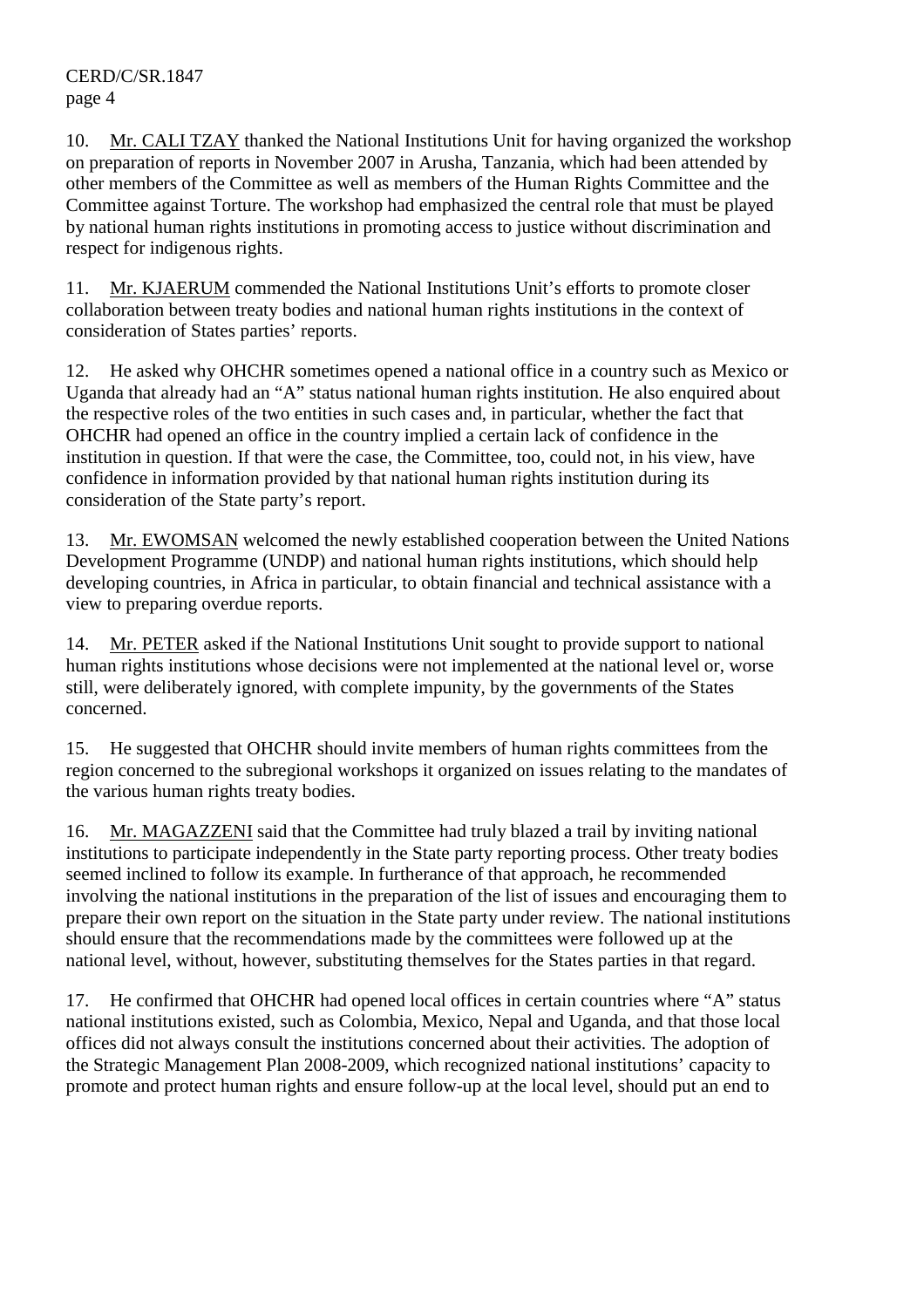### CERD/C/SR.1847 page 5

such situations. The clearly defined objective was to prevent duplication, give each entity its own sphere of responsibility, and ensure that OHCHR country offices concentrated exclusively on emergency situations.

18. He noted that UNDP had substantial financial resources which it intended to invest in ensuring respect for the rule of law and the principles of good governance at country level, thereby benefiting the treaty bodies as a whole.

19. He added that, at its autumn 2007 session, the Sub-Committee on Accreditation of the International Coordinating Committee for the Promotion and Protection of Human Rights had withdrawn the "A" status of a national institution because one of its members had been appointed by the Government, creating a potential threat to the independence of that institution. By so doing, the International Coordinating Committee had sought to make it clear to States that if they wished national human rights institutions to work in collaboration with United Nations human rights treaty bodies for the implementation of international human rights conventions and treaties they must guarantee the independence and impartiality of those institutions.

20. Lastly, he undertook to transmit to the competent authorities Mr. Peter's suggestion that committee members from the regions concerned should be invited to regional and subregional workshops and seminars.

21. Mr. FASEL (Office of the United Nations High Commissioner for Human Rights (OHCHR)) recalled that at their 17th meeting, the chairpersons of the international human rights treaty bodies had requested the secretariat to continue its efforts to assist treaty bodies in analyzing statistical information in States parties' reports and to prepare a background paper for the next inter-committee meeting on the possible use of indicators (A/60/278). In collaboration with experts, special rapporteurs, treaty body members and United Nations bodies, OHCHR had developed a conceptual and methodological framework for identifying indicators to monitor compliance by States parties with international human rights instruments. For more detailed information on the subject, he referred the Committee to document HRI/MC/2006/7. OHCHR had endeavoured to develop simple qualitative and quantitative indicators based on an objective and transparent methodology. The framework was made up of structural, process and outcome indicators. Structural indicators related to the adoption of legal instruments and the existence of basic institutional mechanisms deemed necessary for facilitating realization of the human right in question. Process indicators linked a State's general policy instruments to milestones that became outcome indicators, which in turn could be more directly related to the realization of human rights. Outcome indicators provided information on individual and collective attainments, reflecting the state of realization of human rights in a given context. The objective was not to use indicators to compare countries or to use the same indicators for all countries.

22. In conclusion, he said that workshops had been organized at the national level to seek the opinion of national authorities on work done to date and to refine indicators as needed.

23. Mr. CALI TZAY said that he had attended two subregional workshops on indicators at which he had underscored the usefulness of the Committee's general recommendations for the development of indicators. Such workshops were extremely important because they brought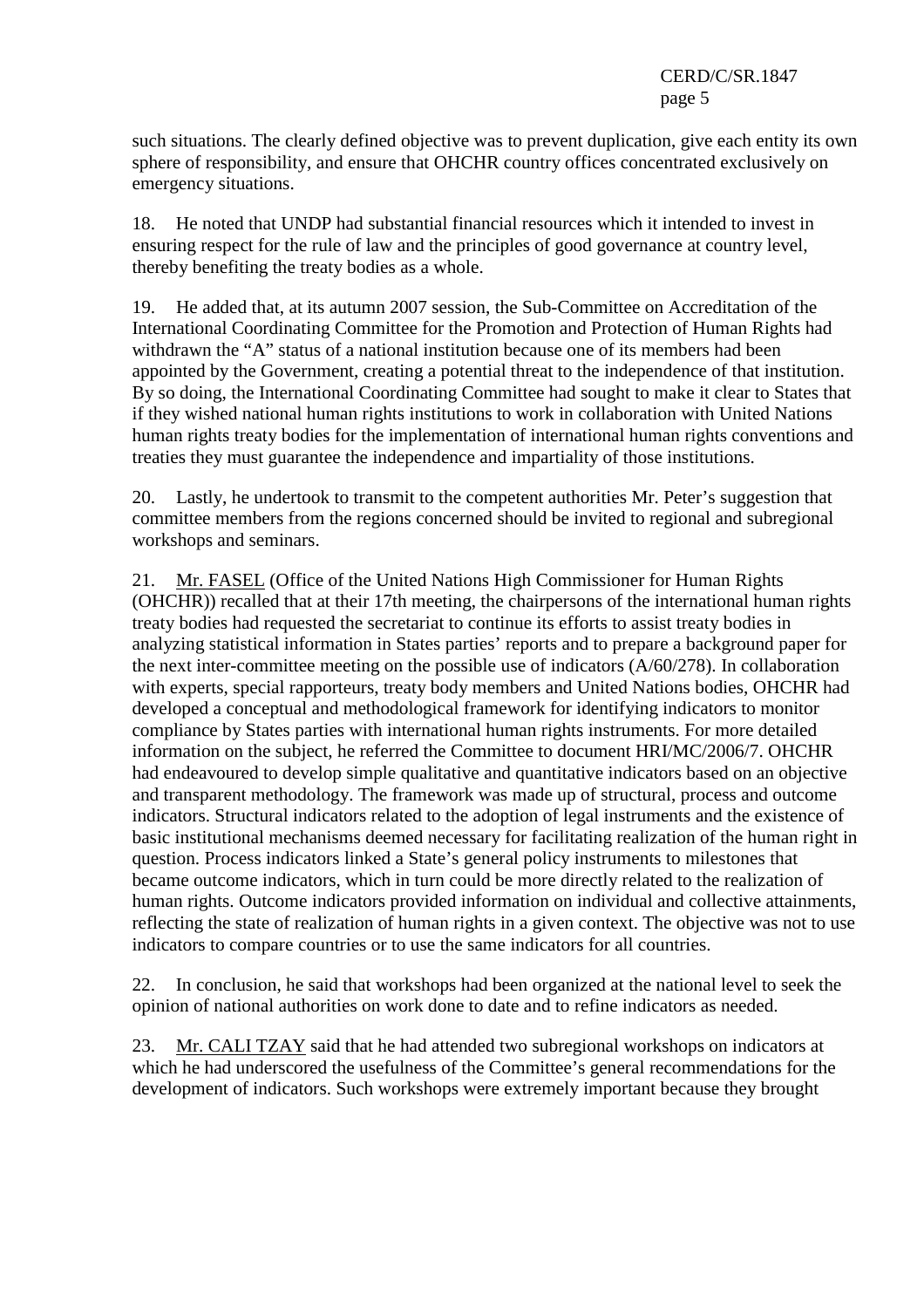together not only decision-makers but also academics and representatives of non-governmental organizations (NGOs) and other bodies who at times had difficulty making their voices heard. The participants had agreed unanimously that the indicators to be used in developing countries should not be the same as those used for developed countries.

24. Mr. de GOUTTES asked which indicators dealt specifically with racial discrimination. He also asked for Mr. Fasel's point of view on statistical indicators relating to the ethnic and racial composition of a country, which were very important for the Committee but should be used cautiously in order to prevent racial or ethnic origin becoming a factor of discrimination.

25. Mr. KEMAL asked where the Committee members could find the indicators developed by OHCHR.

26. Mr. FASEL (Office of the United Nations High Commissioner for Human Rights (OHCHR)) said that a copy of the indicators would be distributed to the Committee at a subsequent meeting. OHCHR was convinced of the importance of national and subregional workshops which allowed national human rights institutions, decision-makers and statistics agencies to make their views known. The indicators should be a reference tool to facilitate countries' fulfilment of their human rights obligations. There was no question of imposing any requirements on national authorities. Furthermore, new indicators would be added and others would be refined in the light of needs and concerns. At the current stage he did not wish to go into detail and say whether any given statistical indicator was politically sensitive or not. OHCHR had to date based its work on the Universal Declaration of Human Rights rather than on specific international instruments.

27. Mr. OELZ (International Labour Office (ILO)) drew attention to two recent ILO publications of particular relevance to the work of the Committee. The first, entitled "Eliminating discrimination against indigenous and tribal peoples in employment and occupation", was a guide to ILO Convention No. 111 concerning Discrimination in Respect of Employment and Occupation. The second, entitled "Handbook on combating child labour among indigenous and tribal peoples", published in English only, dealt with child labour among indigenous and tribal peoples, with particular reference to ILO Convention No. 169 concerning Indigenous and Tribal Peoples in Independent Countries. Both publications had been provided to the Committee.

28. He said that although ILO had for a long time been combating workplace discrimination, the fact was that donors were much more interested in its other activities. Lastly, he recalled that in 2007, ILO and OHCHR had jointly organized a seminar on ethnic and racial diversity in police forces, which had been attended by representatives of such countries as Fiji and Chile.

29. Mr. DIACONU, recalling that on 13 September 2007 the United Nations General Assembly had adopted the United Nations Declaration on the Rights of Indigenous Peoples, asked if ILO intended to use the Declaration to promote implementation of Convention No. 169.